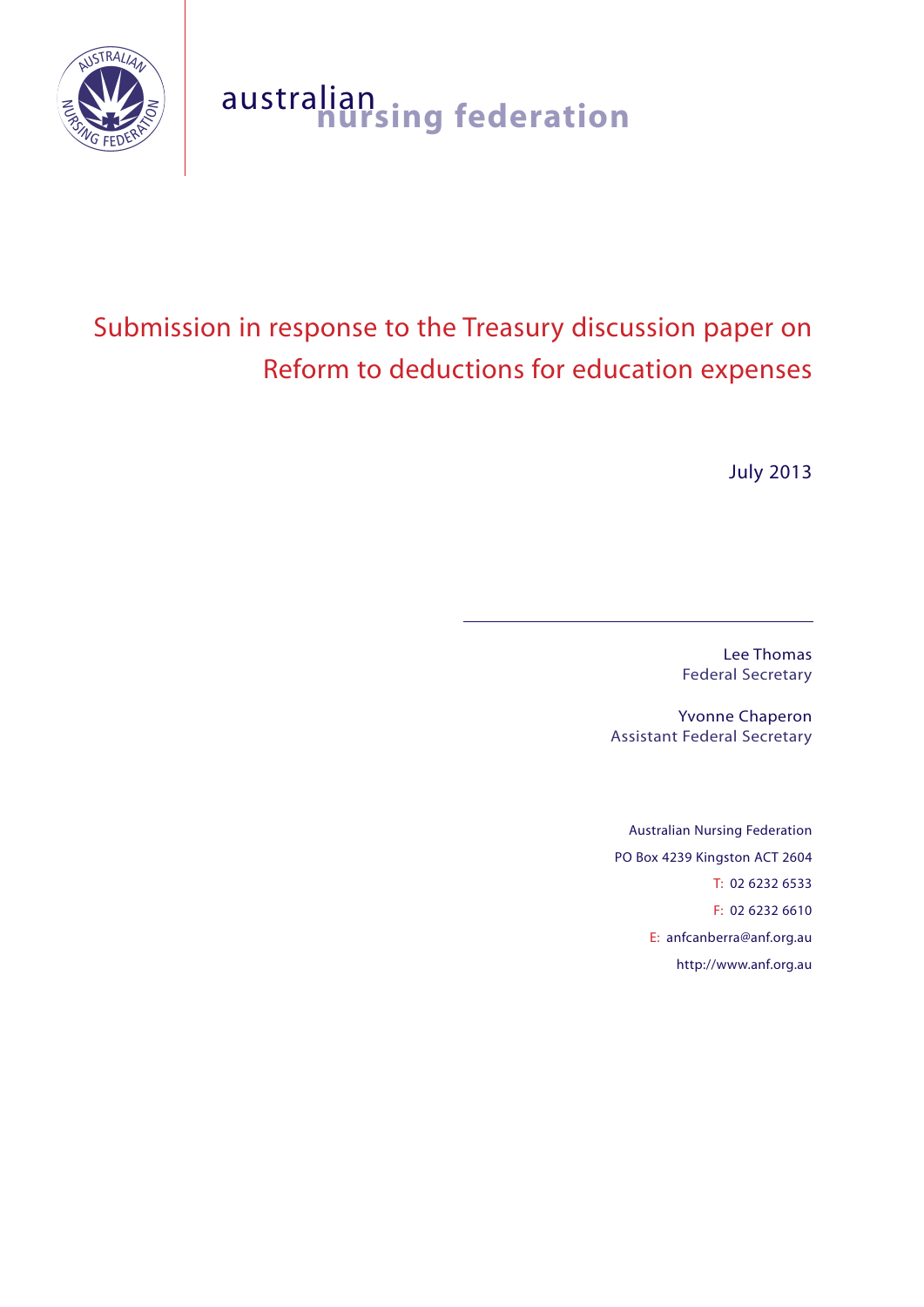# 1. Introduction

Established in 1924, the Australian Nursing Federation (ANF) is the largest professional and industrial organisation in Australia for nurses and midwives, with Branches in each State and Territory of Australia. The core business of the ANF is the professional and industrial representation of our members and the professions of nursing and midwifery.

The union has membership of over 225,000 nurses, midwives and assistants in nursing, nationally. Members practice in a wide range of settings across urban, rural and remote locations, in both the public and private health and aged care sectors, including: acute health, community and primary care, schools, remote area health services, residential and community aged care, universities, the armed forces, statutory authorities, local government (such as maternal and child health), and off-shore territories and industries.

The ANF takes a leadership role for the nursing and midwifery professions by participating in the development of policy relating to: nursing and midwifery practice, professionalism, regulation, education, training, workforce, and socio-economic welfare; health and aged care, community services, veterans' affairs, workplace health and safety, industrial relations, social justice, human rights, immigration, foreign affairs and law reform.

The nursing and midwifery professions remain the single largest cohort of the health and aged care workforce in Australia. As the largest professional and industrial organisation representing nurses and midwives, the ANF has an intense interest in all matters relating to their professional and socio-economic welfare.

The ANF has reviewed the Treasury's discussion paper: *Reform to deductions for education expenses*. We welcome this opportunity to submit comment from the perspective of the nursing and midwifery professions, highlighting our concerns on the impact of these proposed reforms.

# 2. Background

## *2.1 Regulation of nurses and midwives*

Nursing and midwifery are regulated professions. By law, before nurses and midwives may practice, they must be registered, enrolled, endorsed or authorised by the national Nursing and Midwifery Board of Australia (NMBA). The titles of nurse, registered nurse, enrolled nurse, nurse practitioner, midwife and midwife practitioner are protected by legislation, and these titles may only be used when the relevant practitioner appears on the Australian Health Practitioner Regulation Agency (AHPRA) Register of Practitioners

#### *2.2 Education of nurses and midwives*

Registered nurses must complete a three year bachelor degree in nursing at university before they are eligible to register with the NMBA.

Midwives have either undertaken a bachelor degree in midwifery at university, or, they are registered nurses with a recognised post-graduate midwifery qualification, also obtained at a university.

Enrolled nurses are educated in the vocational educational training (VET) sector for eighteen months to two years, at the diploma level.

Post initial registration or enrolment, nurses and midwives ideally undertake a period of supported transition to practice, generally of a year's duration. This is not a mandatory requirement for registration, but it is an expectation in practice.

- 1 -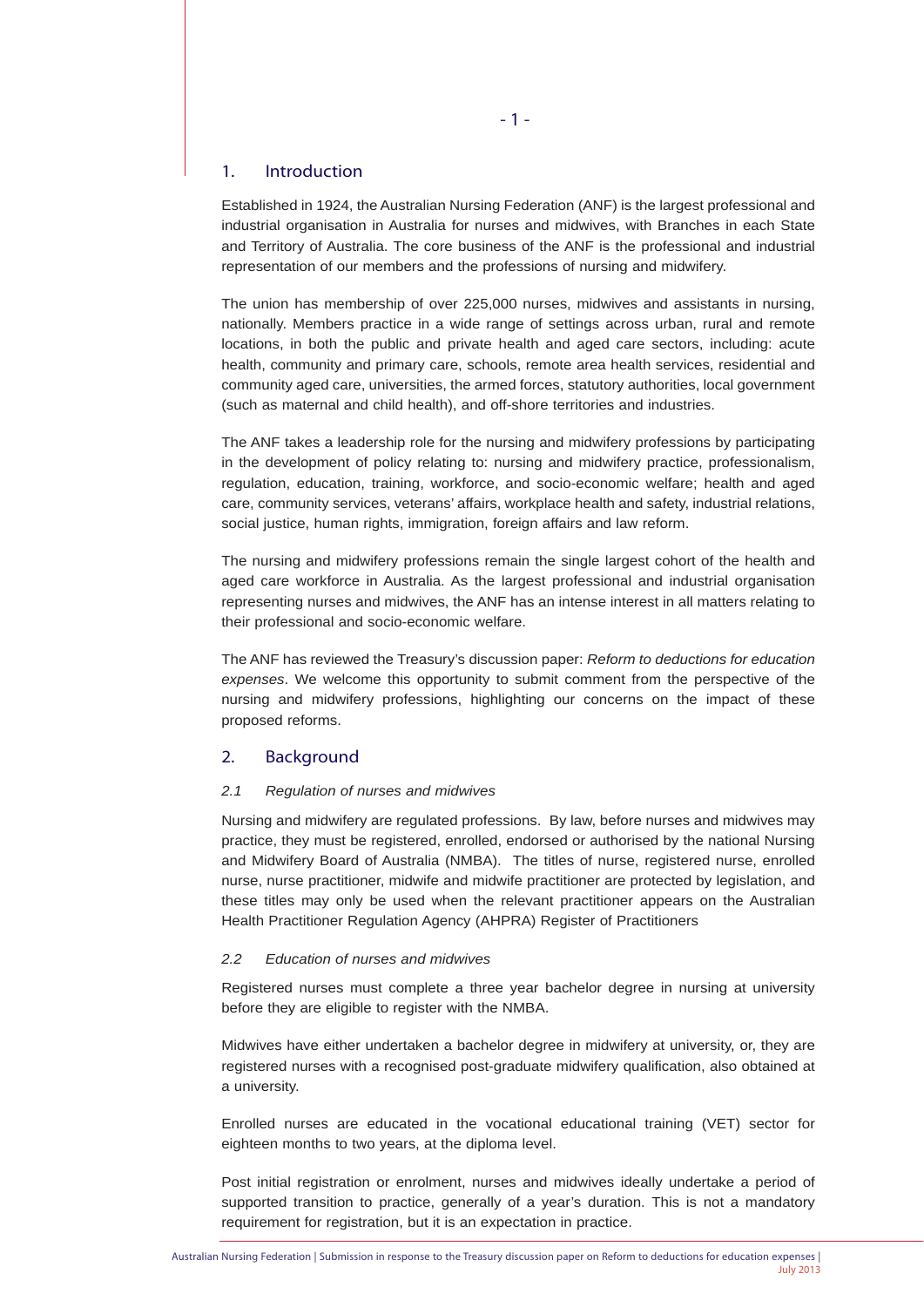#### *2.3 Continuing Professional Development (CPD) for nurses and midwives*

The health and aged care needs of our community do not remain static and are, at times complex in nature, such as where people have acute or chronic co-morbidities. Rapid changes in care modalities are occurring as a result of evidence from research studies, or in the slipstream of medical technology advances. Committed to evidence-based practice, the nursing and midwifery professions must be in a position to learn of these changes to inform, and accommodate into, their delivery of safe and competent care.

With the introduction of a national regulation and accreditation scheme in Australia in July 2010 for health practitioners, all nurses and midwives are required to undertake a prescribed number of hours of CPD per annum.1 Under this registration standard, nurses and midwives must be able to demonstrate how they keep their knowledge of their nursing/ midwifery practice contemporary, in order to maintain their registration and authority to work as a nurse/midwife. This mandatory requirement for continued registration is particularly relevant to the proposed Reform, given that this registration standard requires – *"planning and participating in learning activities"* 2, including *"self-directed CPD"*, i.e. self-education.

CPD can occur through a range of informal and formal means. Informal learnings include but are not limited to: in-service education sessions on new and emerging technologies and techniques, and facility specific procedures; and reading professional literature. Formal post graduate education equips nurses and midwives with in-depth knowledge required for safe and competent care in an area of practice – this could be a geographical area or a clinical specialty. Access to post graduate programs and the acquisition of advanced nursing/midwifery knowledge and practice is paramount in maintaining nurses and midwives in the health and community services sector and also in attracting new people into these professions.

The industrial entitlements of nurses and midwives vary greatly across the nation's health and aged care sectors. Some employers provide allowances or authorised leave to facilitate continuing education, but many, if not most, do not. Nurses and midwives in these working environments must foot the bill themselves, with the personal expense often being substantial.

The ANF advocates for improvements to the industrial entitlements of nurses and midwives undertaking further education. We have a long way to go in this regard, however, and this proposed tax reform will only serve to exacerbate this situation.

Treasury might take the view that this mandatory self- education expense is simply to comply with professional registration and not directly related to earning one's income. However Treasury should bear in mind that if the registration standard is not complied with, there is no possibility of employment in that profession, due to protected title legislation. Therefore, to maintain employment, one must maintain registration. This is consistent with the view of the AHPRA, that professional registration matters are in fact employment matters. $3$ 

#### *2.4 The nursing shortage*

There is currently a shortage of nurses within the health and aged care sectors. A report issued by Health Workforce Australia (HWA) titled *Health Workforce 2025 - Doctors, Nurses and Midwives*, 2 suggests a worst-case scenario shortfall of up to 109,000 nurses by 2025. The same level of shortfall, and therefore crisis situation, is not predicted at this stage for midwives.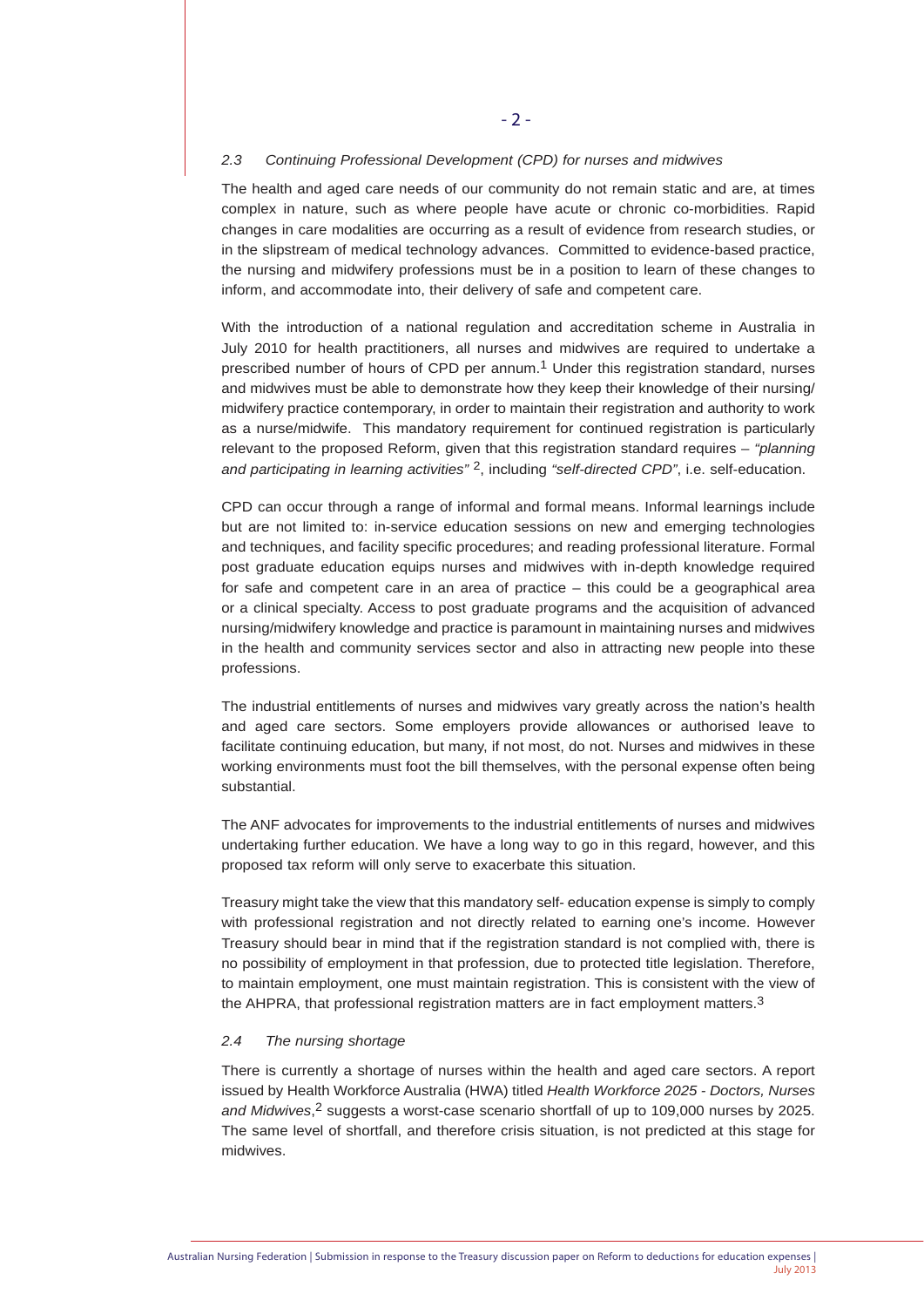Over the past decade a number of reports have been produced examining the nursing workforce and various specialist nurse workforces.

Although each of the national nursing workforce reports differs slightly in its findings due to the various data sources and methodologies, there are consistencies in both identification of key drivers of supply and demand and findings in terms of projected supply and demand. Essentially the "sign posts" are pointing in the same direction and each of the reports highlight the same factors. These include:

- The general inadequacy of numbers of nursing graduates produced over recent years to meet demand (in terms of both replacement and growth in demand for health services);
- The ageing of the nursing workforce (and projected retirements), decreasing hours worked and turnover which will have an effect on the ability of the nursing workforce supply to replace itself; and
- Growth in demand for health services is expected to increase especially in the aged care sectors but also across acute care sectors. This will also extend to the community aged care sector as the Aged Care Gateway springs open.

#### *2.5 The Assistant in Nursing*

Also a member of the nursing 'family' is the assistant in nursing (however titled). This category of healthcare worker is not regulated, but performs an important role in the provision of delegated nursing care across the health and aged care sectors. Whilst selfeducation or CPD is not mandatory for this category, some assistants in nursing hold a certificate qualification in health or aged care. It is highly desirable for assistants in nursing to regularly engage in self-education to keep up with changes and innovations in nursing practice.

Our experience shows that assistants in nursing often go on to complete a nursing qualification that will meet registration requirements. With the dire predictions of a shortage of nurses in coming years, it is most important that we continue to encourage this category of worker to further their qualifications so that registration as a health practitioner will become an option.

Assistants in Nursing are among the lowest paid workers in the health and aged care sectors. It is essential that Treasury does not instil barriers, such as strict limits on self-education expenses, which will discourage these workers from maintaining contemporaneous skills, or to join the profession and thus ameliorate the current predictions.

The ANF believes the Australian Government has an obligation to do all it possibly can to encourage all categories of healthcare workers to remain in their employment and to also encourage them to advance their qualifications in order to enhance the health and wellbeing of the Australian public. We believe the proposed reform will not contribute to this obligation and in fact appears to be contradictory to this aim.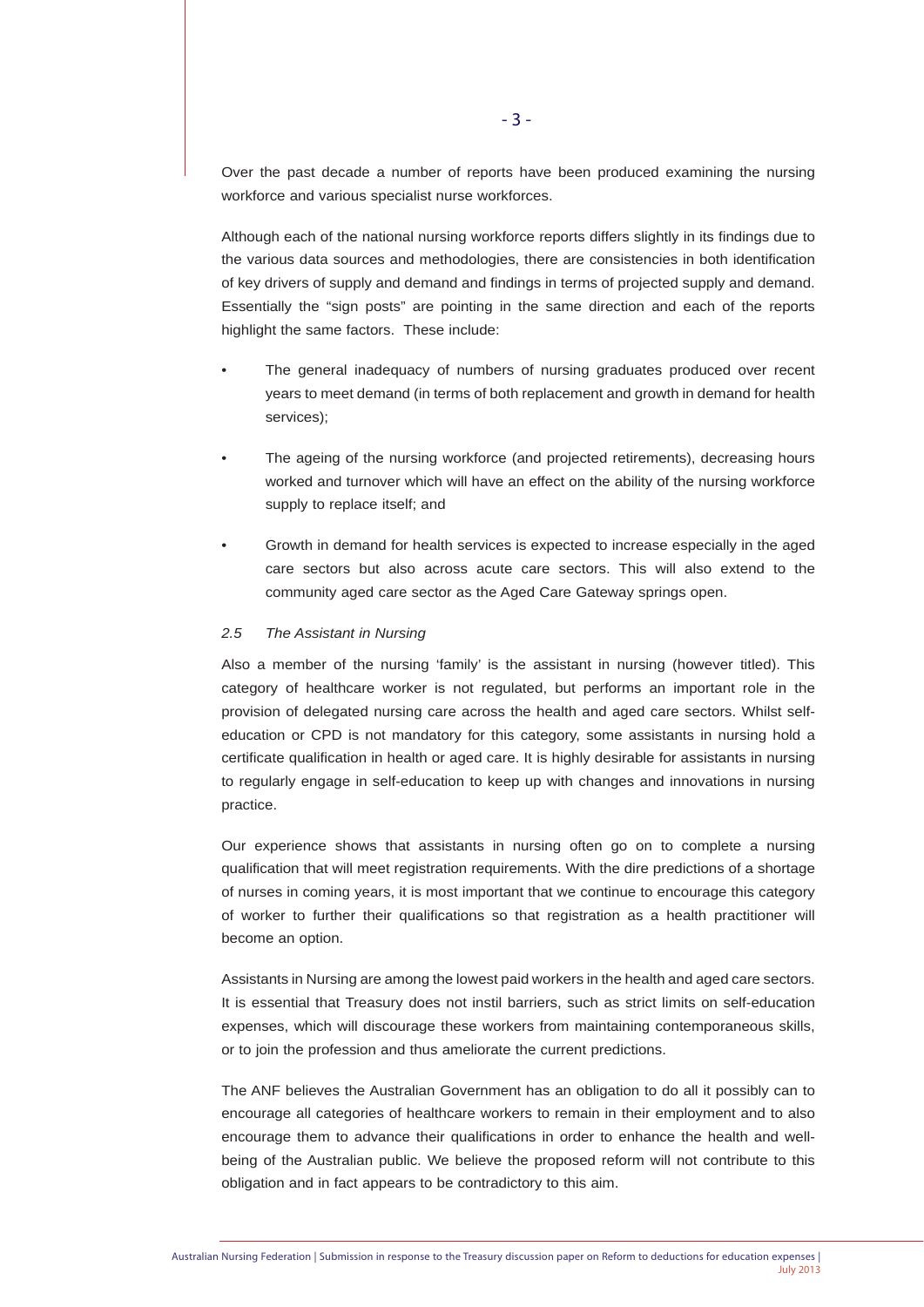#### *2.6 Rural and Remote Healthcare*

The imposition of a limit on self-education expenses as proposed could have serious and deleterious effects on the healthcare of Australians living in rural and remote areas of our country. Incentives for healthcare workers to provide services to rural and remote areas are often required in order to provide appropriate healthcare for those communities.

Australia's demographic data finds the majority of the population and services located on or near the continent's coastline. Healthcare workers in the vast interior suffer from the tyranny of distance when it comes to accessing self-education and CPD opportunities, often requiring long flights and accommodation to attend professional seminars and other learning activities.

Cases studies 1 and 3 in section 3.3 below are good examples of the disadvantages rural and remote health practitioners will suffer if the proposed reform is implemented. The ANF believes that Treasury should not be creating disincentives that will make rural and remote nursing and midwifery less attractive to workers in those professions.

# 3. Specific comment

### *3.1 Tax reform proposal*

Essentially, where there is evidence of excessive claims for education expenses the ANF agrees that the Treasury must act to counter this breach of entitlement by investigating and responding on an individual tax payer level. However, we consider that the proposed measure to institute an annual cap of \$2,000 on work related education expenses will cause hardship for professionals who make authentic claims for activities which have direct and positive impact on their practice for public benefit.

Accordingly, the ANF calls for Treasury to **rescind** the proposal:

*From 1 July 2014, taxpayers will only be able to claim up to \$2,000 of all their education expenses each year.*

### *3.2 Negative consequences of tax reform proposal*

This submission will not address the specific questions set out in the discussion paper. Rather, the ANF wishes to highlight what we see as the potential negative consequences of a decision to reduce the threshold for taxation deductions for education and education related expenses to \$2,000 per year, in regard to the nursing and midwifery professions, and their delivery of health and aged care services.

Our issues are as follows:

- The HWA supply/demand report referred to above, *Health Workforce 2025 –*
	- *Doctors, Nurses and Midwives*, provides a number of scenarios for the nursing/ midwifery workforce supply and demand projections to the year 2025. The most attractive scenario in terms of reducing the supply/demand gap is that which addresses retention of nurses and midwives in the workforce. The cost of an inability to recruit and retain enough nurses and midwives to meet the future growing needs of the Australian community is significant. The ANF would therefore caution against taking any steps that may compromise retention of nurses/midwives or dissuade potential nurses/midwives from entering the professions, such as the proposed cap on education expenses. We are concerned too that the proposed measure will negatively impact on our ability to attract nurses and midwives to re-enter their professions after a period of absence for child-rearing/other family reasons.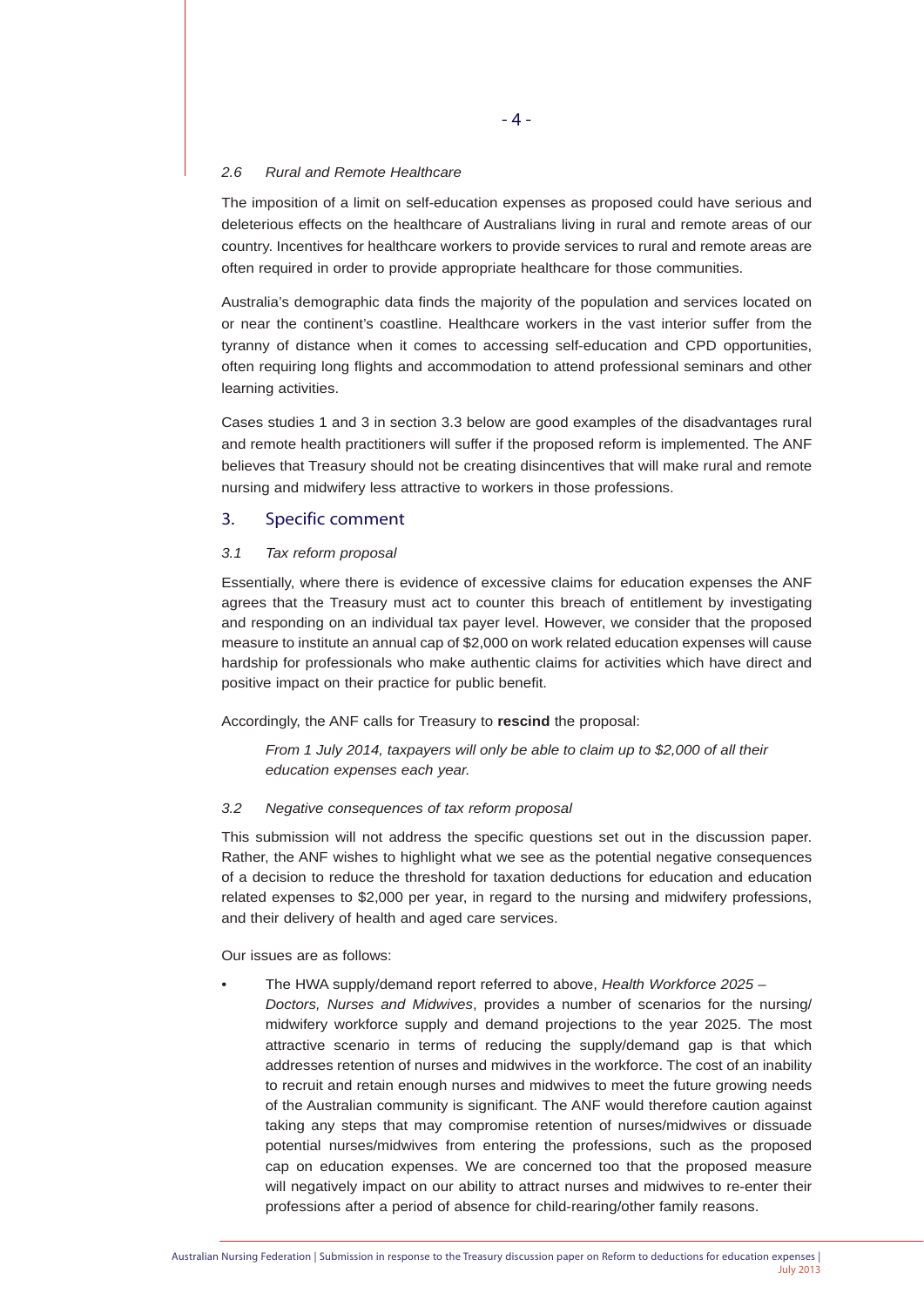- There are many challenges to a career in nursing or midwifery. Apart from the personal and professional rewards, there are limited financial benefits as recompense. If nursing and midwifery are to remain as viable professions, the status must be enhanced and the welfare of nurses and midwives promoted and upheld. Nurses and midwives are important human capital in Australian society.
- For nurses and midwives, all new knowledge gained through educational activities has direct application to their individual practice and thus a benefit to the health, well-being and productivity of all of the community. Generally, although post graduate education is an expensive undertaking, additional qualifications gained do not translate into higher income for nurses and midwives.
- While the Australian Government provides a pool of funding for nurses and midwives in the form of scholarships, as a contribution towards undergraduate and post graduate education, continuing professional development and re-entry programs, these funds are small in proportion to the total nursing and midwifery population. In addition, the Government funding is not only disproportionate to the nursing and midwifery population, there is also inequity when compared with funds provided to other health professional groups with smaller total numbers. This glaring disproportion was acknowledged in the recently released *Review of Australian Government Health Workforce Programs* by Jennifer Mason3 and her Report's recommendations reflect an attempt to redress this situation.

By way of example, Chapter 3 of the Report (page 111) provides the following commentary:

*Currently around 8.5% of the total domestic medical student population in Australia receive a Commonwealth funded scholarship (through RAMUS, PHMSS, MRBS or Rotary) compared to only around 1.7% of the total domestic nursing and midwifery student population in Australia (through NAHSSS, PHMSS or Rotary).*

- The graph at page 6 of the Treasury discussion paper clearly shows that the highest median claim for formal education expenses is from the 'over \$180,000' taxable income bracket. The ANF, as the union for nurses and midwives in Australia, is aware of the salaries and wages negotiated for these professions across the country. As we are unable to locate them, we would be interested to learn from the Treasury of any practising nurses and midwives who fit the 'over \$180,000' taxable income bracket.
- Educational activities for nurses and midwives organised by Australian-based nursing and midwifery professional organisations (such as conferences), are held in Australia, not off-shore. Where nurses or midwives attend conferences overseas, these are international events which have been organised by foreign countries. Such events provide Australian nurses and midwives with invaluable opportunities for disseminating research findings and sharing innovative practice with international colleagues, as well as learning of advances in clinical care/professional issues/ educational approaches, to enhance knowledge in this country. These activities should be supported, not discouraged by punitive tax reforms.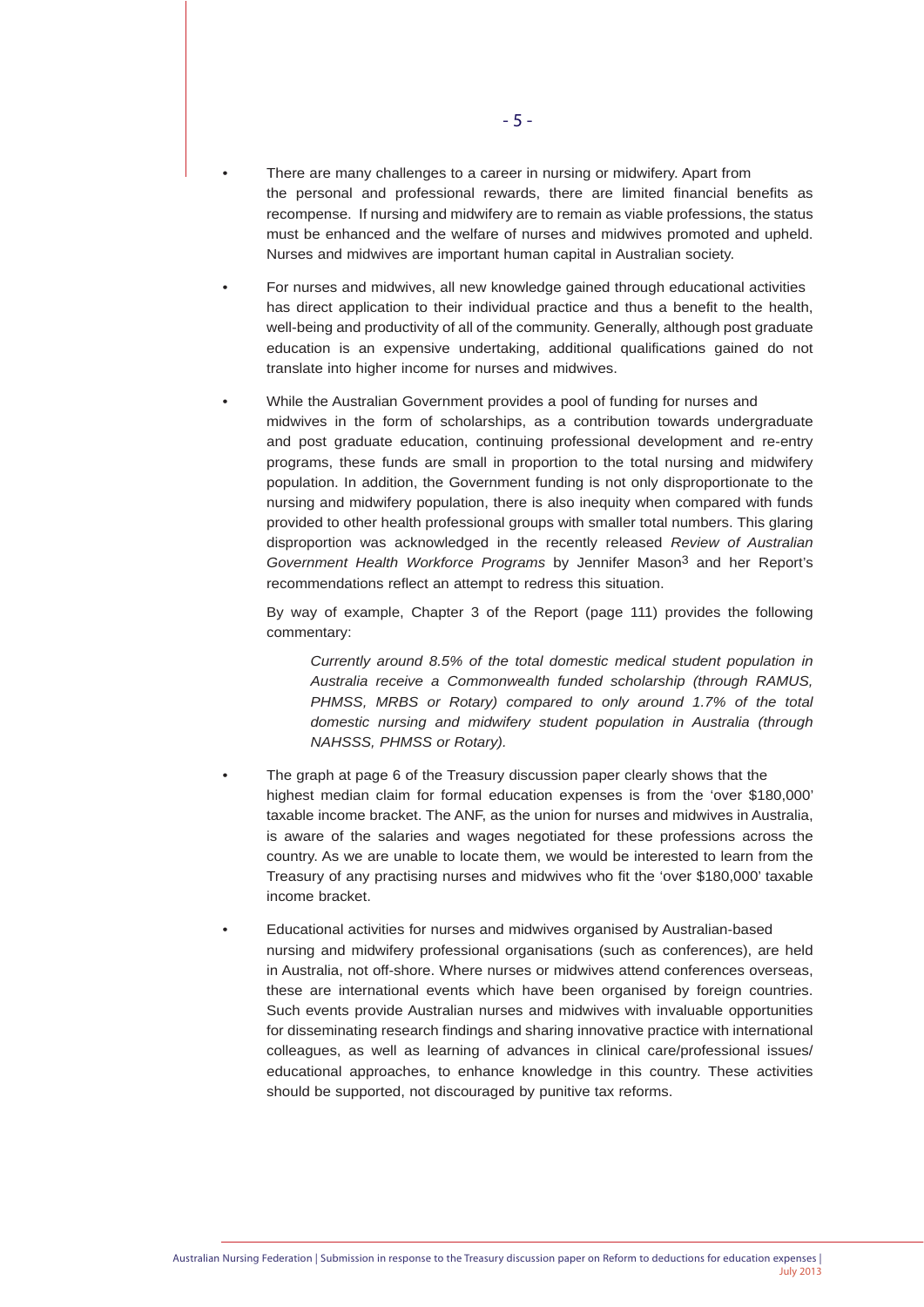• As a general statement, nurses and midwives bear the major financial costs in pursuing both undergraduate and postgraduate qualifications and attending relevant industry conferences and seminars. We set out below some typical case studies which highlight the costs that are to be borne by the nurse/midwife in the pursuit of continuing professional development. In addition, nurses and midwives typically have to reduce their work hours to attend external courses, thereby reducing their income. It is not uncommon either, for nurses or midwives to be required to utilise their annual leave entitlement in order to attend post graduate studies or continuing professional development activities. It is more the exception than the rule that employers of nurses and midwives fund, or provide a funding contribution, to continuing professional development activities. The ANF does not anticipate that this will change in response to the proposed tax reform on work-related education expenses.

#### *3.3 Case studies*

This section of our submission features three case studies to highlight expenses incurred by nurses and midwives in their pursuit of contemporary knowledge and skills for safe and competent practice, through continuing professional development activities. These examples demonstrate the reality of costs of educational activities and the absurdity of imposing a \$2,000 cap on expenses incurred in ensuring optimal public health and wellbeing.

### **Case Study 1**

Chris is a Remote Area Nurse (RAN) working in Utopia, Northern Territory. With a population of 1,200, this aboriginal homeland of the Alyawarra and Anmatjirra people, covers an area of 3,500 square kilometres. Chris is employed by the *Urapuntja Health Service*, an Aboriginal community controlled health organisation. The service provides clinical and after hours emergency services, primary health care, family support, chronic disease management, out-station/homeland visits and evacuations by the Royal Flying Doctor Service. The clinical team includes a permanent Doctor, three Clinical Practice Nurses who share the on-call, a Public Health Nurse, an Aboriginal Health Worker and the RAN, Chris.

The clinic is 280 km from Alice Springs, 180km on a dirt road and 100km sealed. The drive takes 3 to 3.5 hours during the dry season and up to 6 hours during the wet season. Independent flight charters can be organised from Alice Springs Airport, with a cost of approximately \$400 one way.

Chris must undertake 20 hours of continuing professional development in accordance with the Nursing and Midwifery Board of Australia's mandatory registration requirements. He is also committed to maintaining and updating his knowledge base, using evidencebased practice, and retaining professional clinical networks with his remote health and nursing colleagues. For this reason, he is a member of CRANA*plus*, the Australian Nursing Federation and the Australian College of Nursing (ACN). This year the CRANA*plus* annual conference is in Darwin and the ACN National Nursing Forum is in Canberra. Chris submitted an abstract to present the findings of his current research study at the CRANA*plus* conference, which has been accepted.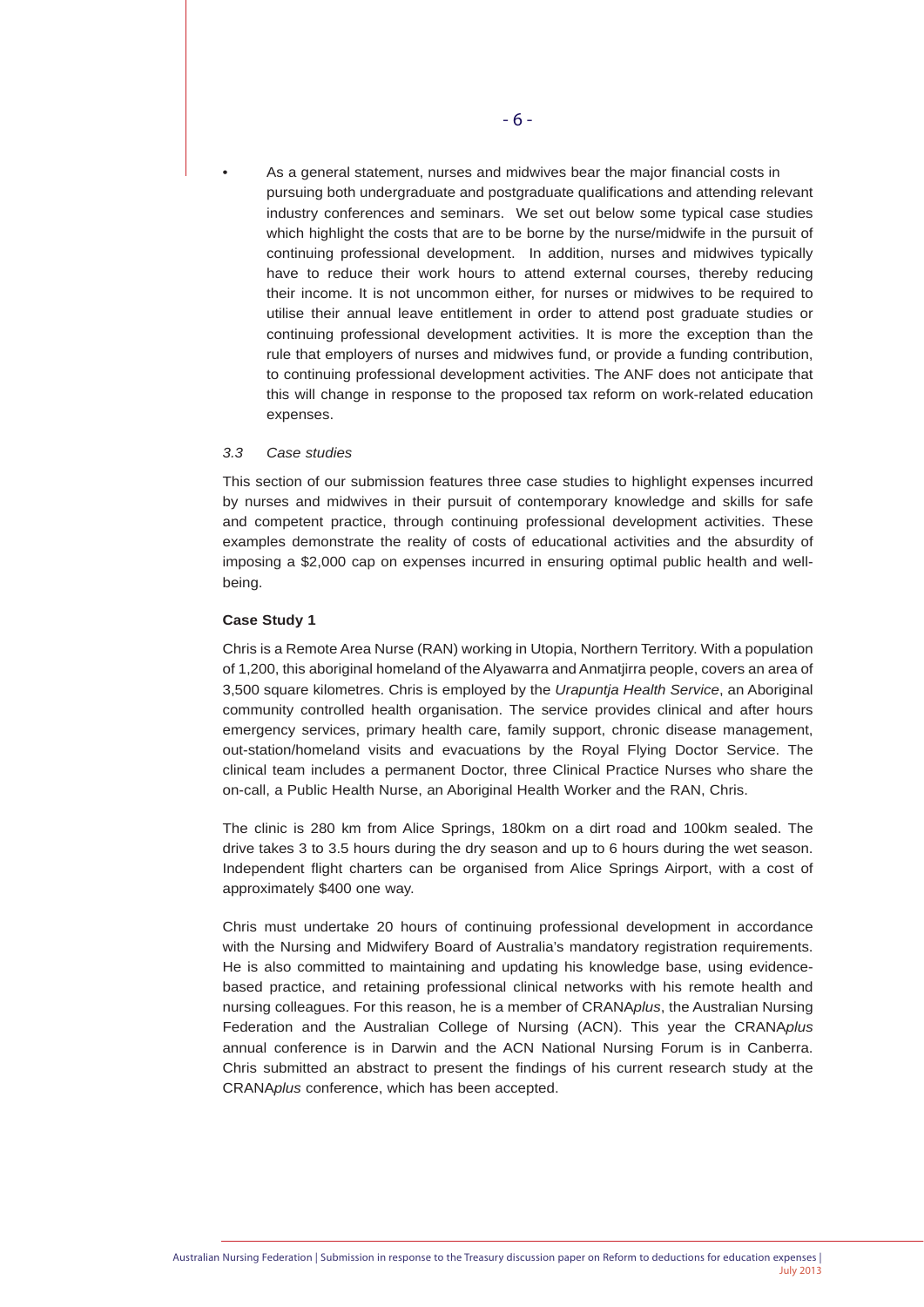Funding is available for locum cover in Chris's absence. However, as is usual practice, Chris is required to use his recreational leave to attend these conferences. He is capitalising on his opportunity to have locum cover, by undertaking professional development workshops either side of the conference. These include the Remote Emergency Care (REC) Course and Advanced Life Support (ALS) Program on the day before and the Maternity Emergency Care (MEC) Course on the day after the conference. These education updates are imperative for his remote area practice. Due to his remote location and the limitation of flight schedules he needs an additional night of accommodation either side of the conference.

Costs for Chris to attend the conferences:

**CRANA***plus* **conference:**

| <b>CRANA<i>pius</i></b> conference:   |                                                                                                                                                                 |
|---------------------------------------|-----------------------------------------------------------------------------------------------------------------------------------------------------------------|
| CRANA <i>plus</i> conference fee      | \$600 (member early bird rate)                                                                                                                                  |
| <b>REC Course fee</b>                 | \$520 (discounted member rate)                                                                                                                                  |
| ALS Program<br>fee                    | \$399 (discounted member rate)                                                                                                                                  |
| <b>MEC Course fee</b>                 | \$560 (discounted member rate)                                                                                                                                  |
| <b>Travel to Darwin</b>               | \$1,056 (\$400 petrol return and \$656 Qantas<br>red-e deal return)                                                                                             |
| Accommodation in Darwin               | $$1,680$ (8 nights incl. breakfast $-2$ nights for<br>travel, 2 nights for courses and 4 nights for<br>conference @\$210 per night conference<br>discount rate) |
| <b>Meals</b>                          | \$320 (dinner costs only as breakfast incl. with<br>accommodation and lunch incl. in conference)                                                                |
| <b>Total Conference Costs</b>         | \$5,135                                                                                                                                                         |
| <b>ACN conference:</b>                |                                                                                                                                                                 |
| <b>ACN National Nursing Forum fee</b> | \$750 (member early bird rate)                                                                                                                                  |
| <b>Travel to Canberra</b>             | \$936 (\$400 petrol return and \$536 Qantas red-e<br>deal return)                                                                                               |
| Accommodation in Canberra             | \$796 (4 nights accommodation @ \$199 per<br>night - conference discount rate)                                                                                  |
| <b>Meals</b>                          | \$160 (dinner costs only as breakfast incl. with<br>accommodation and lunch incl. in conference)                                                                |
| <b>Total Conference Costs</b>         | \$2,642                                                                                                                                                         |
| <b>Total Self-education Costs</b>     | \$7,777                                                                                                                                                         |
|                                       |                                                                                                                                                                 |

# **Case Study 2**

Ruth is an experienced registered nurse working in the emergency department of a large public hospital in Melbourne. She has completed a Postgraduate Diploma in Emergency Care at La Trobe University and has many years of experience working at an advanced practice level in the emergency departments of both metropolitan and regional hospitals. Recently Ruth has enrolled in her Masters of Nursing Practice (Nurse Practitioner) at Deakin University. She is a longstanding member of the College of Emergency Nurses Australia (CENA), a fellow of the Australian College of Nursing and recently joined the Australian College of Nurse Practitioners (ACNP). As she is commencing her Masters of Nursing Practice (Nurse Practitioner), she has applied for annual leave to attend the ACNP Conference to be held in Hobart in September. Ruth will be undertaking both her postgraduate study and her continuing professional development in her own time and at her own cost as her employer does not provide study or professional development leave.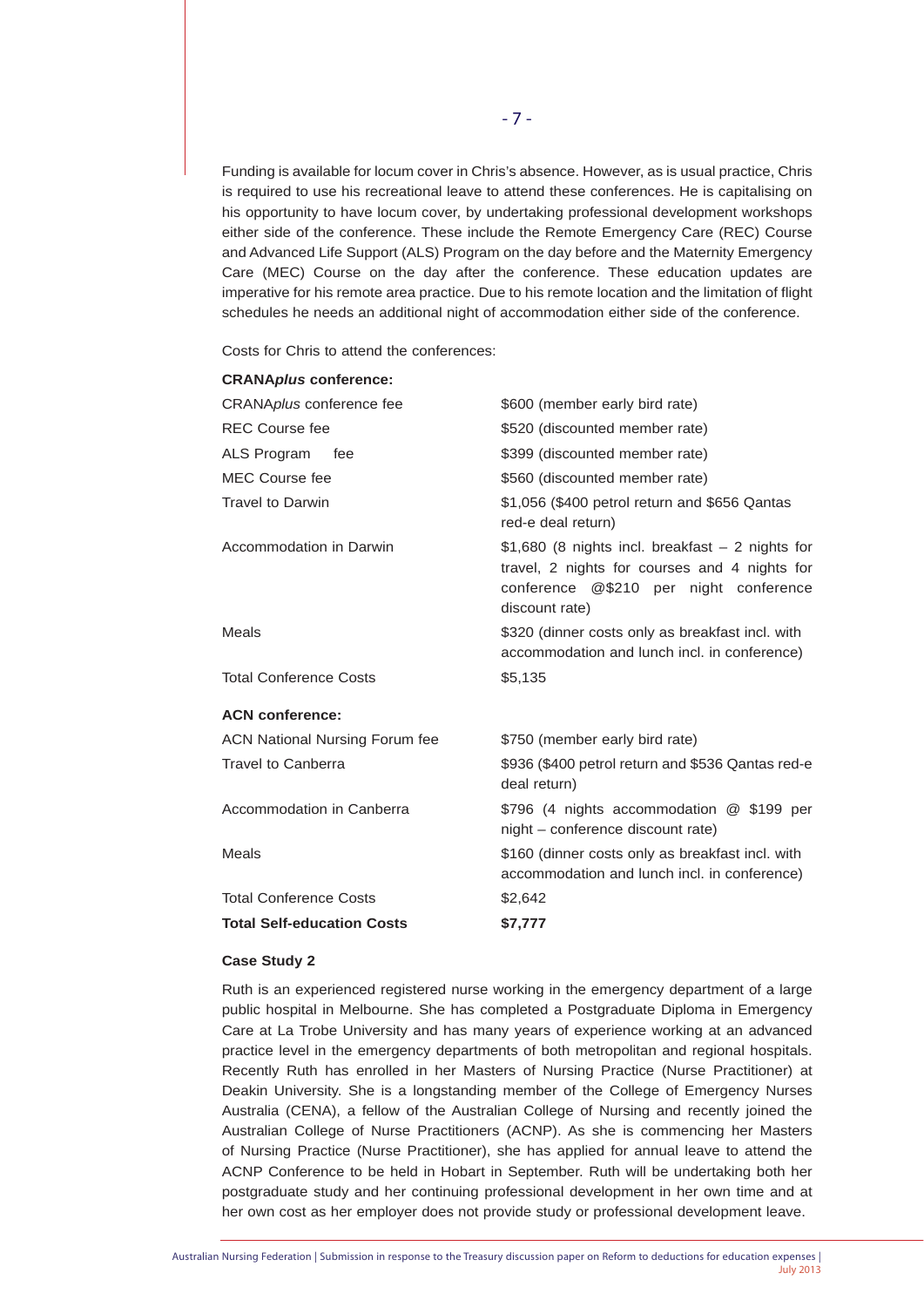Cost for Ruth to commence her Masters and attend the ACNP Conference:

| <b>Masters of Nursing Practice (Nurse Practitioner) Deakin University</b> |                                                                                                      |
|---------------------------------------------------------------------------|------------------------------------------------------------------------------------------------------|
| Two years full-time or up to four years part-time                         |                                                                                                      |
| Indicative annual cost for 2013                                           | \$18,660                                                                                             |
| <b>ACNP</b> conference:                                                   |                                                                                                      |
| ACNP conference fee                                                       | \$720 (\$680 member early bird rate & \$40<br>conference dinner)                                     |
| Travel to Hobart                                                          | \$370 (Qantas red-e deal return)                                                                     |
| Accommodation in Hobart                                                   | \$615 (3 nights accommodation @ \$205 per<br>night includes breakfast – conference discount<br>rate) |
| Meals                                                                     | \$40 (dinner cost first night only as breakfast incl.                                                |
|                                                                           | with accommodation, lunch incl. in conference                                                        |
|                                                                           | and conference dinner Thurs night)                                                                   |
| <b>Total Conference Costs</b>                                             | \$1,745                                                                                              |
| <b>Total Self-education Costs</b>                                         | \$20,405                                                                                             |

#### **Case Study 3**

Karen has just returned to work following the birth of her first child. Prior to her recent maternity leave, Karen worked for the last eight years on a busy surgical ward of a large hospital in Newcastle. Three months ago she applied for a new job at a local general practice and was successful in securing the role. Karen has completed her orientation and is now working three days a week, on Mondays, Wednesdays and Fridays. She has enrolled in the Australian College of Nursing Immunisation for Registered Nurses Course in order to become an authorised immuniser. This course runs for 100 hours over 12 weeks. Karen needs to travel to Sydney one day per week for the 12 weeks of the course. She needs to drive to Sydney so that she can leave the baby with her sister for the day. This means she will incur parking costs in the city.

Once Karen has completed this course she plans to undertake the Well Women's Screening Course offered by Family Planning NSW later in the year. This course consists of two modules (theory and clinical) and is designed to help registered nurses and midwives develop confidence and competence in the provision of cervical screening. The Distance Learning Package, consisting of pre-reading and related activities (approximately 35 hours), must be completed before attendance at a face to face workshop. The one day workshop is scheduled to be run in Newcastle in October.

#### **Australian College of Nursing Immunisation for Registered Nurses Course**

\$782 (non-member rate) \$480 (petrol costs) \$300 (parking costs) **Family Planning NSW Well Women's Screening Course** \$1,870

**Total Self-education Costs \$3,432**